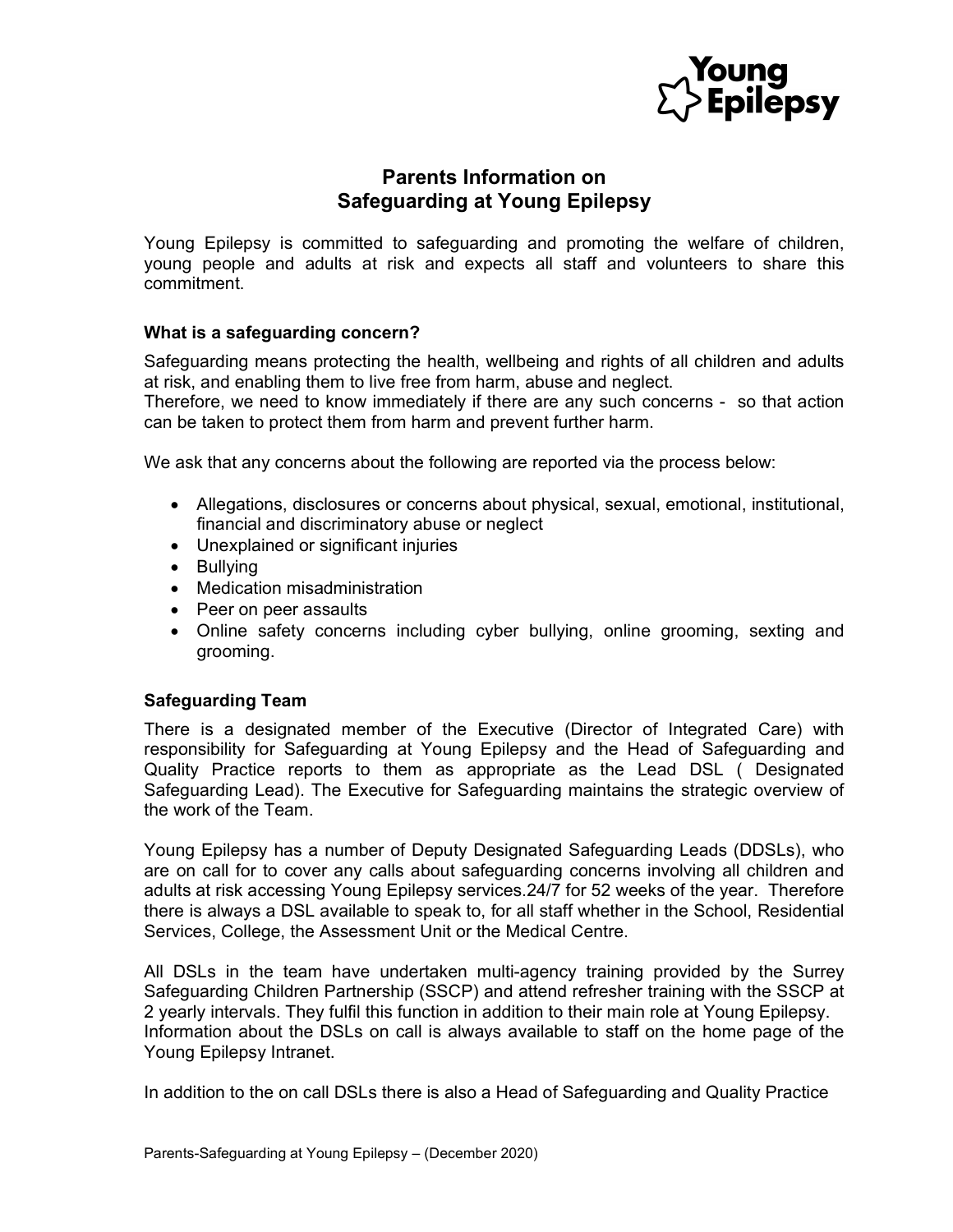

(Lead DSL), whose role it is to co-ordinate the ongoing work generated by the safeguarding incidents and referrals. The Head of Safeguarding and Quality Practice has attended further training provided by SSCP and also from Surrey's Safeguarding Adults Board. The Head of Safeguarding and Quality Practice leads on all instances where an allegation has been made against a member of staff, liaising with the relevant senior managers.

## Reporting concerns or allegations

If you are concerned about a student's welfare, or need to report any safeguarding concerns, please contact the Head of Safeguarding and Quality Practice (contacts at the end of this document) or speak to the DSL on call (their number can be sought from any Young Epilepsy staff member).

If you are dissatisfied with how Young Epilepsy respond to your concerns, you can contact our regulators or the local authority directly (see contacts).

## What happens next?

After a report/allegation/disclosure has been passed to the Safeguarding Team, they will then be responsible for co-ordinating the next steps that need to be taken. The Safeguarding Team may liaise with the following professionals:

- Police where a crime has potentially been committed
- Local Authority Designated Officer (LADO) where there are allegations about staff involving a student under 18 years old
- Surrey Multi-Agency Safeguarding Hub (MASH) adult services and children's services where it not about an allegation against staff
- The student's social worker/care manager/funders from their funding authority

In some cases the police or Children's/Adult's Services may want to complete an investigation/enquiry. This process can be quite lengthy and Young Epilepsy staff may not be able to share much information during this time.

Young Epilepsy may be asked to complete an internal investigation/enquiry once any external investigations are completed or if an external investigation is not required. We will try and complete an internal investigation within 28 days, however sometimes due to the extent and complexity of information that needs to be gathered and analysed, this may take longer.

### Involvement of parents/carers

Please do not be alarmed if you receive a call from us. We will inform you of any concerns about your child/young person, most of which are usually low level concerns.

If your son or daughter is under 18 years old you will be contacted at the earliest possible time when there is a safeguarding concern about your child. Our aim is to be as open and transparent with you as possible but we may not be able to disclose all information where for example, an allegation has been made about a particular member of staff or another

Parents-Safeguarding at Young Epilepsy – (December 2020)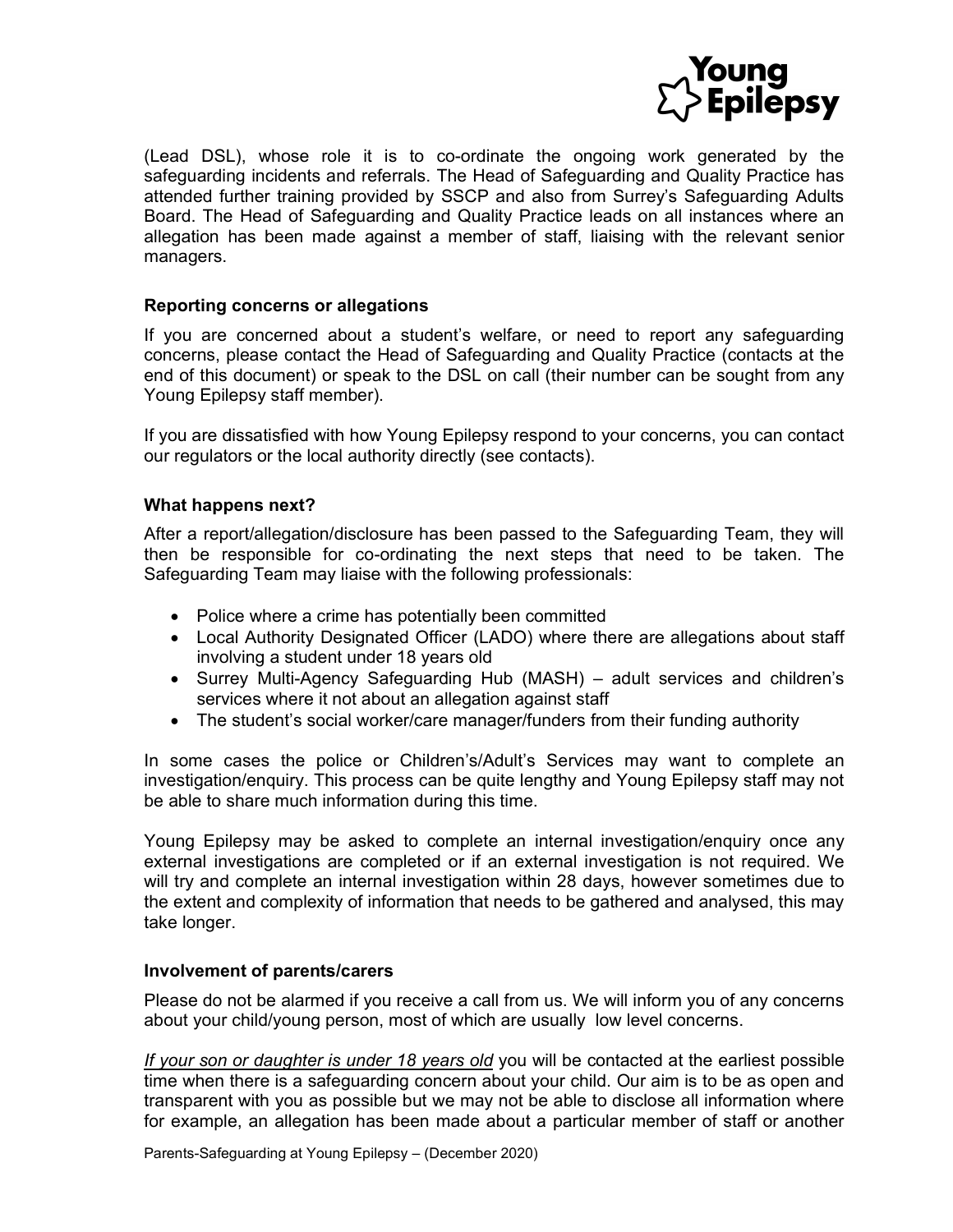

student. We have a duty to keep student and staff data secure and there is clear legislation that we must abide by. We may also not be able to speak to you immediately if we think that by doing so, this may cause a child to be at further risk of harm or abuse (for example where we have safeguarding concerns about a family member).

In situations where there is a Care Order or Child Protection Plan in place, the child's Social Worker will be informed of any concerns.

If your son or daughter is aged 18 years and over and where they have capacity to decide who is told about a specific concern, we have a duty to listen and follow the young adult's wishes. The young adult can therefore decide who they want told about the concern. Where a young adult does not want information to be shared but where there is a risk to the young adult's safety and wellbeing, we have a duty to inform Surrey Adult's Services and/or the young adult's funding authority. This decision will be recorded on our reporting system.

Where a young person does not have the capacity to decide who to share information with about a safeguarding concern, Young Epilepsy will speak to the person with legal responsibility of the young person (usually parents/carers) and the social worker or duty team as appropriate.

# Safeguarding reports

We have a duty to record all concerns, disclosure or allegations and we do this through our online Incident Reporting System (IRS). Where there is concern that a child or young adult is at risk of, or has been harmed or abused, we may have to share these records with external agencies such as the police or social care services. We have policies and procedures in place regarding what and how information is shared.

# Child and Adult Protection and Safeguarding Policy and Procedures

If you would like a copy of Young Epilepsy's Child and Adult Protection and Safeguarding Policy and/or Procedures, please ask a member of staff to print one off for you or please see our website- www.youngepilepsy.org.uk

| YOUNG EPILEPSY CONTACTS                                 |                       |                       |  |
|---------------------------------------------------------|-----------------------|-----------------------|--|
| Head of Safeguarding and Quality<br>Practice & Lead DSL | <b>Gill Walters</b>   | 01342 832 243 Ext 409 |  |
|                                                         |                       | 07825 1888 20         |  |
| Lead Executive for Safeguarding                         | Rosemarie Pardington  | 01342 831324          |  |
|                                                         |                       | 07825 188 947         |  |
| Principal                                               | <b>Richard Gargon</b> | 01342 832243 Ext 272  |  |
|                                                         |                       | 07940 731 110         |  |

### **Contacts**